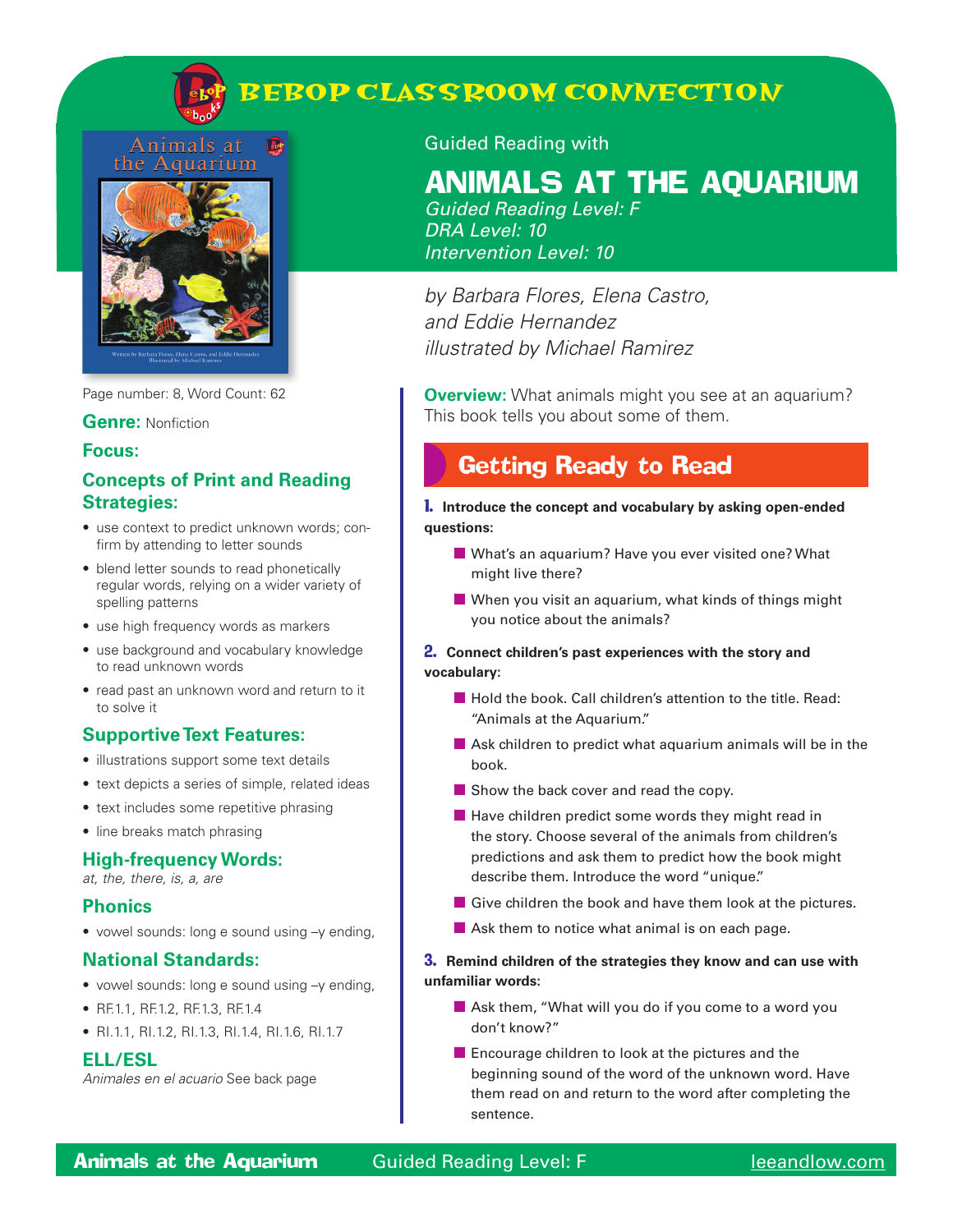

■ Suggest that children also remember what they know about the subject or topic of the book and choose a word that makes sense in the sentence.

#### 4. **Be aware of the following text features:**

- $\blacksquare$  The book contains familiar words: at, the, there, is, a, are. It also contains the color words orange, white, black, brown, red, gray.
- Each page includes a sentence starting "At the aquarium there is a \_\_\_\_\_\_\_" and uses a color and an adjective to describe each animal. The last page is different.
- Content-specific vocabulary includes: aquarium, fish, shark, seal, seahorse, starfish, and dolphin. Additional vocabulary words include: bright, large, shiny, tiny, pointy, huge, unique.
- There are two compound words: starfish, seahorse.

## Reading the Book

1. **Set a purpose by telling children to read the book to find out about what animals are at the aquarium and how they look.**

2. **Have children read quietly, but out loud. Each child should be reading at his or her own pace.** Children should not read in chorus. Listen to children as they read by leaning close or bending down beside each child.

#### 3. **Look for these reading behaviors during the first reading:**

- $\blacksquare$  Have they begun to cross-check, using a variety of strategies, and to self correct?
- Do they rely less on the pictures and more on print when reading? Do they use multiple sources of information?
- Do they have a growing sight vocabulary?
- Do they use beginning, middle, and ending sounds to read unknown words?
- Are they monitoring meaning and rereading when they lose meaning?
- Do they easily move from one line of text to the next when making a return sweep?
- Do they use punctuation appropriately and to gain meaning?
- Do they make more accurate predictions and confirm or revise them while reading?
- Can they connect the text to past experiences?
- Have they begun to draw conclusions and make inferences?

4. **As children read, suggest a reading strategy if they are struggling:** "Try rereading the sentence. Try looking at the picture to make sense of the print." Encourage children to take a guess based on the subject of the book or to use the beginning sounds or known parts of the word. Encourage children to take a guess or read past the unknown word and return to it.

#### 5. **Possible teaching points to address based on your observations:**

- Call attention to all the high-frequency words children have learned and used.
- Review how to find a known part in an unknown word.
- Show children how to use analogies to move from the known to the unknown when encountering new words.
- Work with suffixes and prefixes.
- Review using grammar (syntax) to unlock words by considering the sentence structure or parts of speech in the sentence.
- Explore how the ideas are presented using a repetitive sentence structure and ask students to think about what makes sense based on the previous pages of text.
- Review how to determine what is important in a picture or sentence.
- Model asking questions or making "I wonder..." statements to extend comprehension.
- Review using punctuation marks to quide the meaning-making process. Discuss the use of question marks and exclamation points as keys to reading with a particular kind of expression or inflection.
- Model how to revisit the text to find specific examples or ideas.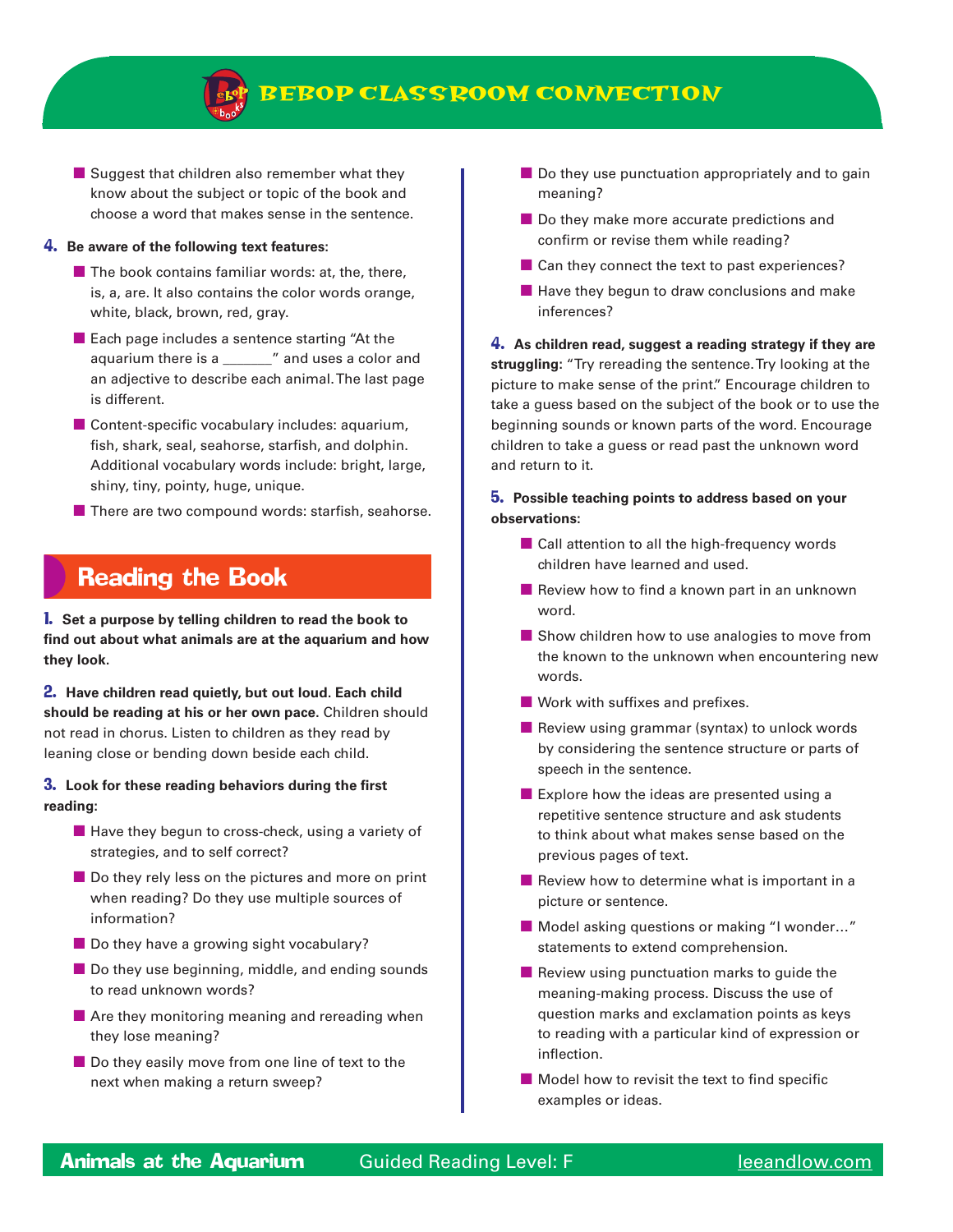

## After the First Reading

1. **Have children confirm their predictions and talk about what animals were at the aquarium.**

#### 2. **Ask questions like:**

- What animals did the book mention? How did the book describe each animal?
- What's the same about all the animals in the book? How did they differ?
- What else can you learn about each animal from the pictures that isn't included in the words?
- What might aquarium workers think about in order to take good care of each different animal in an aquarium? (Possible answers: an animal's size, water type/temperature preference, food preference, behavior towards other species, etc.)
- What do you think the word "unique" means? Why?
- How does the aquarium compare to a zoo? What is similar and what is different?
- Do you think aquariums are beneficial or harmful (to people, to the animals, to the environment, to education, and so on)? Why?

## Second Reading

#### 1. **Have children reread the book in a whisper voice or to a partner.**

2. **This is a time for assessment.** While they are reading, watch what children do and what they use from the teaching time. Alternatively, you might take a running record on one student as an assessment of the student's reading behavior.

## Cross-Curricular Activities

**Language:** Have children turn the book into a short performance by creating simple stick puppets for each animal that reflect the descriptions in the book and using them while reading the book aloud.

Provide children with some of the sentences from the book

to cut out, read, and match to illustrations depicting each animal.

Use the structure of the book to have children create their own books about animals found in another location. Talk about the word "unique" to help students brainstorm adjectives to describe what makes each animal unique.

Write additional sentences about animals using the same structure and use them to model skipping unknown words and returning to them to solve after reading the rest of the sentence (e.g., show "At the park, there is a fast, sneaky squirrel." Work together to solve "sneaky.")

Starting with the words from the book, brainstorm other adjectives that end in –y. Have students draw their own animals, real or imagined, and write descriptions of them using –y words (e.g., "A tiny, wrinkly, sleepy, cuddly puppy.")

**Mathematics:** Write story problems featuring aquarium animals in a tank and ask students to show their thinking about them in pictures and numbers (e.g., "There were 10 orange fish in the tank, 5 yellow fish, and 5 white fish. How many fish were in the tank?")

**Science:** Look at other nonfiction titles with photos or view photos or videos online of the animals in the book. Brainstorm additional descriptive vocabulary about each one based on students' observations.

If you live near an aquarium, check to see if there videos or online exhibits to share with children. Otherwise, check out the videos and classroom resources of the Monterey Bay Aquarium: http://www.montereybayaquarium.org/ education.

Discuss the differences in animals' lives when they live in captivity and when they live in the wild. Record ideas on a two-column chart or Venn diagram.

Art: Have children create an aquarium mural using paint and collage materials. Talk about additional features besides animals (e.g., plants, rocks). Have children label each element of the mural with descriptive vocabulary.

**Physical Education: Play "Aquarium Simon** Says." Ask children to demonstrate the meaning of various adjectives with their bodies (e.g., "Simon says swim like a tiny, quick fish").